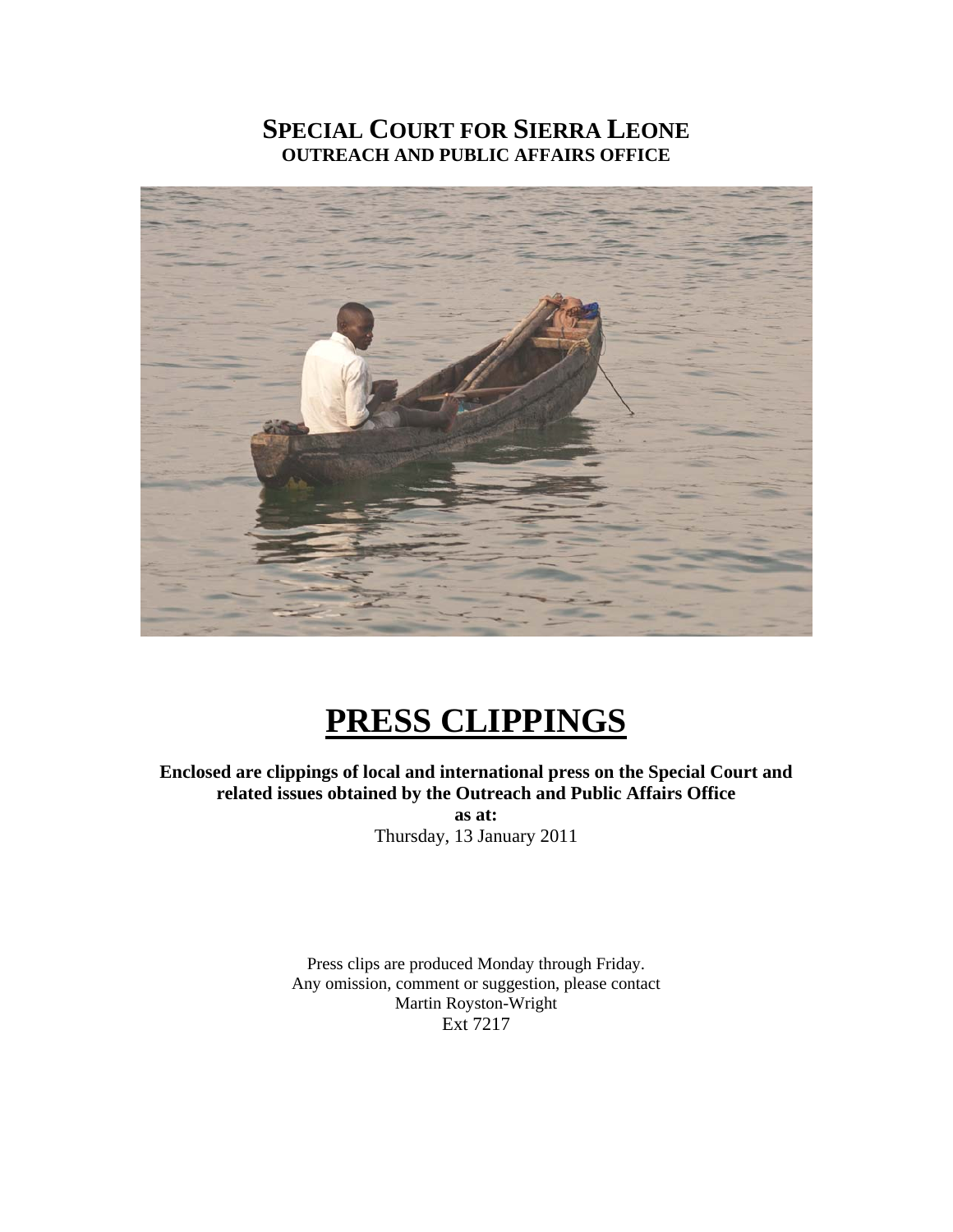| <b>International News</b>                                                                |             |
|------------------------------------------------------------------------------------------|-------------|
| Gbagbo Imposes Curfew in Ivory Coast / Voice of America                                  | Page 3      |
| Comment: Who Wants War Next Door? / Daily Graphic                                        | Pages 4-6   |
| Trial of Jean-Pierre Bemba Resumes / Hirondelle News Agency                              | Page 7      |
| Former MRND President to Testify On His Own Defence Next Monday / Hirondelle News Agency | Page 8      |
| Kenya Launches Anti-ICC Offensive Across Africa / Africa Review                          | Pages 9-10  |
| MPs say Bill for Withdrawal from ICC Ready / The Standard                                | Page 11     |
| Congolese Former Rebel's Case Postponed in Rwanda / Radio Netherlands Worldwide          | Pages 12-13 |
| No Settlement on STL's Expense/ Naharnet                                                 | Page 14     |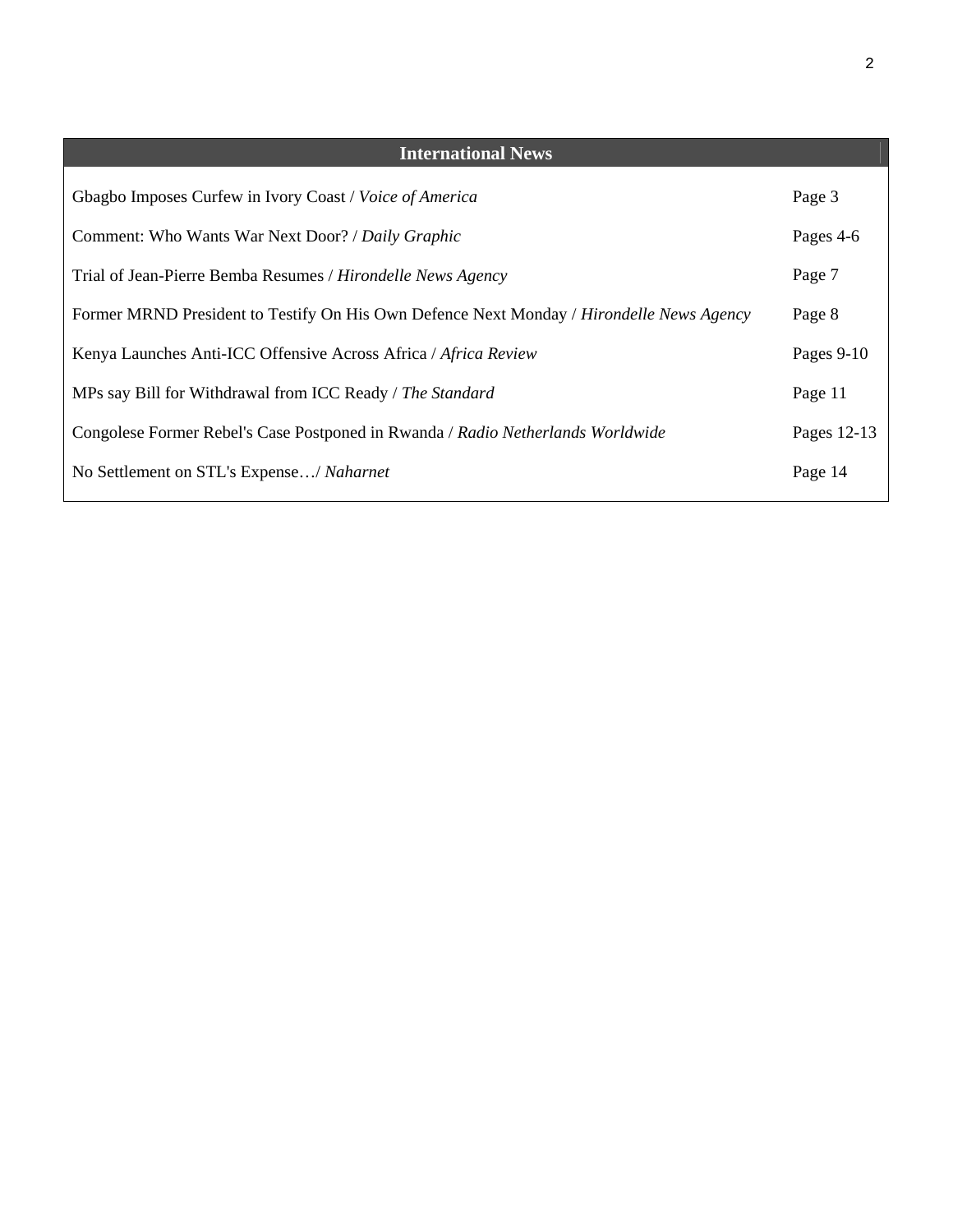## Voice of America Thursday, 13 January 2011

## **Gbagbo Imposes Curfew in Ivory Coast**

The Ivory Coast leader who has refused to cede power, Laurent Gbagbo, has imposed a curfew in an Abidjan neighborhood where deadly violence has erupted in recent days.

Army Chief of Staff Phillippe Mangou, who has backed Mr. Gbagbo, announced late Wednesday that the Abobo district will be under a 7 p.m. to 6 a.m. curfew until Saturday morning. Mangou warned that security forces are ready, in his words, to fight back.

Abobo is a stronghold of support for Mr. Gbagbo's rival, Alassane Ouattara,

United Nations Secretary-General Ban Ki-moon expressed, in his words, "deep concern" about the unfolding events in Abobo, saying there are reports that security forces loyal to Mr. Gbagbo are attempting to use the curfew to force peacekeepers to leave the area.

Mr. Ban said the U.N. peacekeepers are "determined" to stay and continue fulfilling their mandate to protect civilians.

Mr. Gbagbo's interior ministry said at least six policemen were killed in fighting in the area Wednesday, while witnesses said at least one civilian also was killed. Several police vehicles were burned during heavy pre-dawn fighting.

Similar clashes Tuesday left five people dead, including at least two police officers.

The U.N. said three of its peacekeepers were slightly wounded late Tuesday in an ambush by Gbagbo forces.

Mr. Gbagbo remains in control of the nation's security forces, despite pressure to cede power to Mr. Ouattara, the internationally recognized winner of presidential elections in November. Mr. Ouattara is confined to an Abidjan hotel that is under the protection of U.N. peacekeepers.

Kenyan Prime Minister Raila Odinga is expected to return to Ivory Coast this week in his latest effort to end the impasse. Mr. Odinga serves as the African Union's mediator for the country.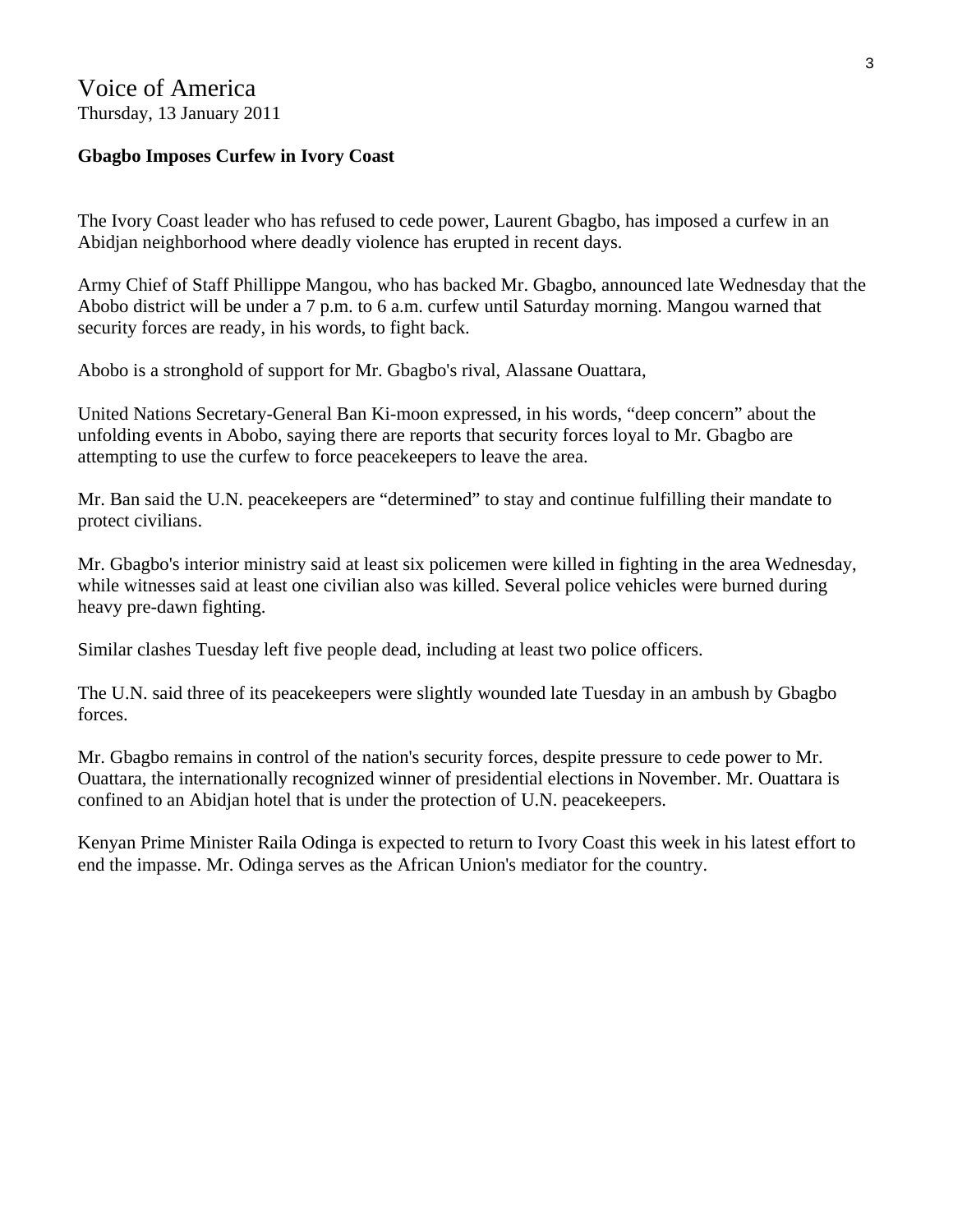# Daily Graphic (Ghana)

Thursday, 13 January 2011 <http://news.myjoyonline.com/features/201101/59218.asp>

#### *Comment:* **Who Wants War Next Door?**



The first troops of the Economic Community of West African States (ECOWAS) Monitoring Group (ECOMOG) landed at the Freeport of Monrovia on August 24, 1990 at the invitation of Master-Sergeant Samuel K. Doe, President and Commander-in-Chief of the Republic of Liberia who was then under siege from the rebel forces of the National Patriotic Front of Liberia (NPFL), led by Charles Taylor.

The then President Doe had invoked Article 4 (b) of the Mutual Defence Assistance Protocol of the ECOWAS which was signed in Freetown on May 29, 1981.

That provides for a non-standing military force to be used to render mutual military aid and assistance to a member state that falls victim to external aggression.

Article 4 (b), under which Doe applied for the intervention of the ECOWAS military support, spells out a collective response where a member state is a victim of internal armed conflict that is engineered and supported actively from outside and which is likely to endanger the peace and security of other member states.

Article 18 (2) of the Protocol makes it clear that member states are not entitled to intervene militarily, if the internal armed conflict poses no danger outside the borders of the afflicted state, and if it is supported from outside.

In order to secure the military intervention of the sub-regional group, the Protocol demands that the head of state of the country desiring assistance should put it in writing to the chairperson of ECOWAS.

This force will then be known as the Allied Armed Forces of the Community (AAFC).

At the time President Doe made the request, it was commonly suspected that Libya, which trained the combatants, Cote d'Ivoire, whose President, Felix Houphouet-Boigny, was Taylor's in-law, and Burkina Faso, whose leader, Blasé Compoare, had a Libyan backing, were supporting the NPFL.

It was, therefore, not possible for ECOWAS to put together the AAFC for military intervention in Liberia. However, at an ECOWAS Standing Mediation Committee Meeting in Banjul, The Gambia, four countries, namely; Nigeria, Ghana, Guinea, Sierra Leone and The Gambia, decided to send a peace-monitoring group to Liberia.

Notwithstanding the initial setbacks of the group, the success story of ECOMOG, as it became to be known, when it was led into action by its first commander, General Arnold Quainoo of Ghana, had placed it on record as the first credible attempt at a regional security initiative since the Organisation of African Unity (OAU) tried to establish an Inter-African force in Chad in 1981.

Apart from stabilising the conflict situation in Liberia culminating in the election of Charles Taylor as President of Liberia on July 19, 1997, ECOMOG, which qualified to be described as the military wing of ECOWAS, carried out other operations in Sierra Leone (1997), and Guinea Bissau (1999).

In Sierra Leone, ECOMOG forces intervened to stop the combined forces of the Revolutionary United Front (RUF) and the Armed Forces Revolutionary Council (AFRC) led by Major Johnny Koromah from succeeding with a military coup against President Ahmed Tejan Kabbah while in Guinea Bissau, ECOMOG troops again went into battle when fighting broke out between troops loyal to President Bernado Viera and those of his army chief, Brigadier Ansumane Mane.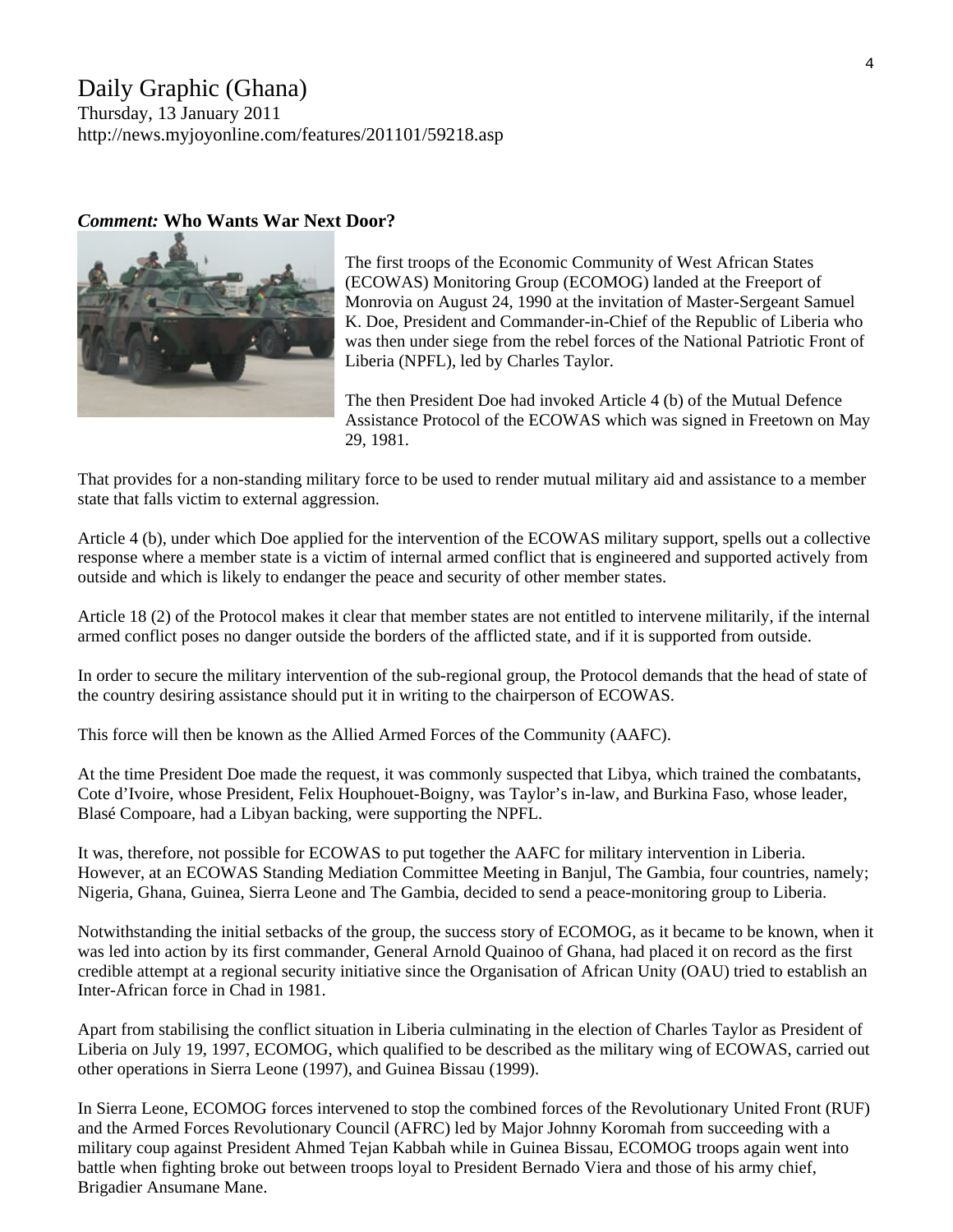ECOWAS, through ECOMOG, played a major role in brokering a peace deal leading to a general election on November 28, 1999.

ECOMOG, in its nearly 10 years of peace-keeping and conflict resolution in the sub-region, has brought about a new evolution in inter-African affairs and rekindled hope that sub-regional conflicts could be handled without recourse to external involvement.

This might have been the reasoning behind the decision by ECOWAS leaders to resort to military intervention after diplomatic efforts have failed to settle the electoral impasse in Cote d'Ivoire.

Maybe with time, ECOWAS leaders could only see the success of ECOMOG without recounting the very demanding conditions under which it operated.

Right from the word go, ECOMOG did not receive the unanimous recognition and support of the whole ECOWAS group for obvious reasons as stated earlier.

There were serious operational command problems as field commanders were divided between taking orders from home authorities and operational commanders on the ground.

Again, heads of state had not established any guidelines, principles or rules of engagement for managing internal conflicts and more seriously, not all states were willing to work together or within institutions to ensure a regional response to conflicts.

It is instructive to remember that at the time ECOMOG was conceived, the sub-region was virtually under military dictatorship or autocratic civilian governments that had very little regard for democratic credentials.

It was, therefore, very easy for leaders at the time to take decisions that suit their individual interests and what to them constituted the common good.

The two major players in the ECOMOG operations were undoubtedly Nigeria and Ghana under General Ibrahim Babaginda and Flt Lt Jerry John Rawlings respectively, both military dictators.

Other military/civilian dictators at the time include General Gnansigbe Eyadema of Togo, Capt Blasé Campaore of Burkina Faso, General Lansana Conte of Guinea, Houphouet-Boigny of Cote d'Ivoire and the rest who were virtually answerable to no one within or without.

Things have changed considerably since those days and some of the countries in the sub-region cannot commit troops for international campaigns without getting the necessary backing of their elected representatives who must be convinced of the legitimacy and justification for such operations, as peace-keeping missions are not the same as combat operations.

In 1990, it was easy for President Doe to seek military assistance from ECOWAS, based on Article 4 (b) of the Mutual Defence Assistance Protocol, because Charles Taylor's Christmas Eve attack launched from the soil of Cote d'Ivoire and tacitly supported by the President of that country at the time and other African countries qualified it to be an external aggression to justify an intervention.

How justifiable is it to qualify an electoral impasse as an external aggression to necessitate invoking Article 4 (b) of the Mutual Defence Assistance Protocol?

As of now, Allassane Ouattara is not a President and has not written to ECOWAS as the Protocol requires to apply for military support to fight an enemy aggression. So wherein lays the legitimacy of any such action?

For now, the moral strength of ECOWAS is found in the determination of the sub-regional body and for that matter other bodies to safeguard and protect democracy first in West Africa, and then on the continent.

That is the wish of many if not all.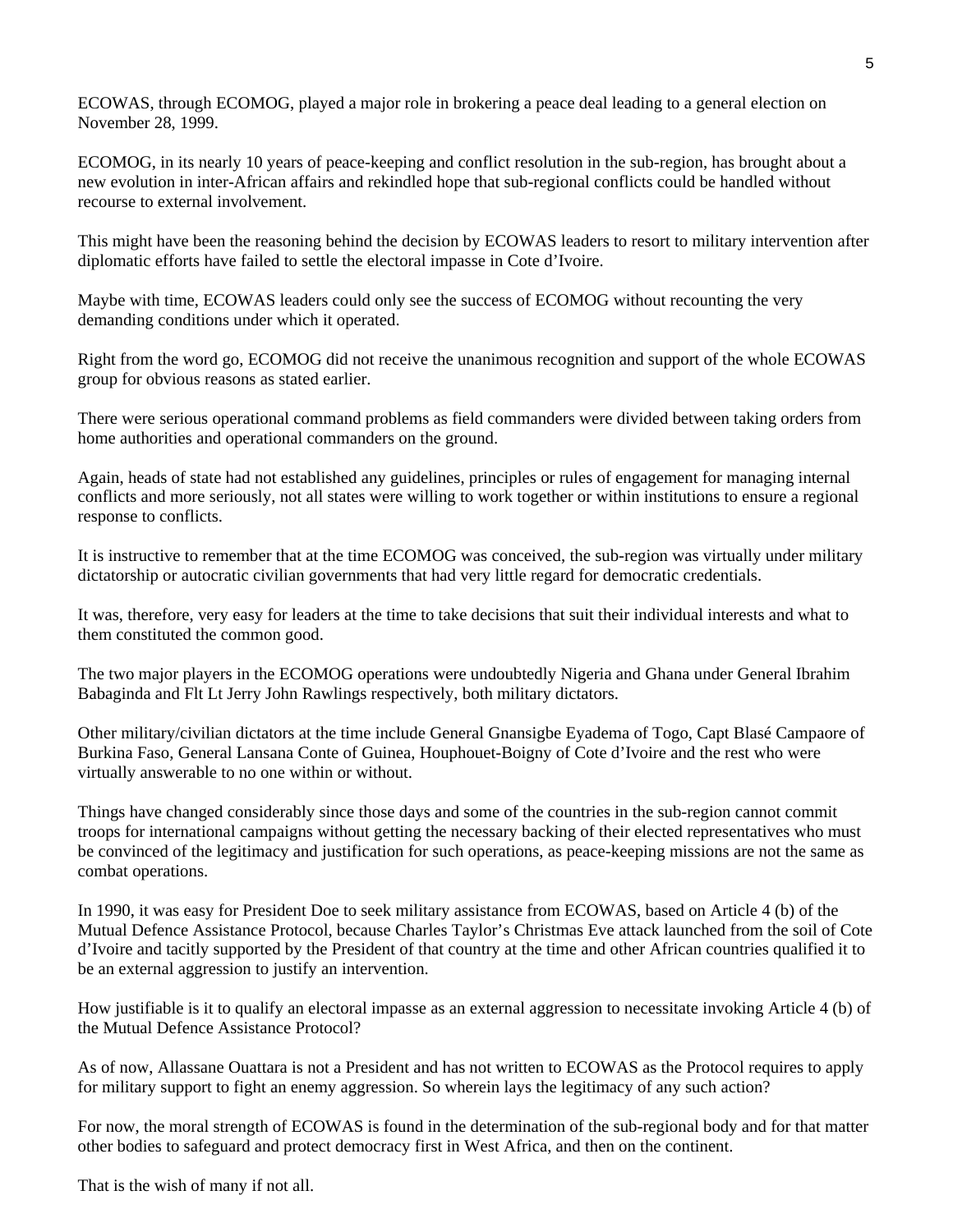If a free and fair election is considered one of the essential pillars of democracy, who determines what constitutes a free and fair election among ECOWAS countries?

Nigeria, the sub-region's superpower, and the country to spearhead any military operation, should it become ECOWAS' final trump card, cannot stick out its neck on such a matter, remembering vividly, the 2007 general election in that country which brought Alhaji Umaru Musa Yar'dua and the now President Jonathan Goodluck to power.

Nobody could forget so soon how Faure Gnansigbe came to power by succeeding his father, the late General Eyadema, who himself was in power for well over 35 years till death took him away.

In Burkina Faso, Ghana's northern neighbour, Campaore has been in power since 1982 and recently won another term as a democratic ruler whose term seems not to have any constitutional limit.

So who are going to cast the first moral stone at Cote d'Ivoire and pass the democratic test? Ghana and Benin so far have the best results in terms of adherence to constitutional provisions of electoral practice and succession even though Ghana's case, as is evident, cannot be said to be smooth-sailing.

These are moral questions ECOWAS leaders have to ponder over as they try to solve the problem in Cote d'Ivoire. Morality and legitimacy aside, the military option which seems so fluid on the lips of some people has its own questions begging for answers.

Who pays for the military operation? Who bears responsibility for the thousands who will die and the millions who will be displaced? How do we reconcile the parties involved after the military might of the sub-region had been put on display?

By the way, is ECOWAS going to set the record as being the first sub-regional body that went to war against itself to enforce an electoral decision?

The Americans can afford to beat the war drums in far away Washington DC, the French can do so in Paris. Can we in Ghana so soon forget what led to the creation of a new township called Buduburam in the Central Region?

Do we remember that the Liberian conflict killed an estimated 200,000 people including 50,000 children?

These are just a few questions that should engage our attention as we confront the Ivorian crisis.

People like Laurent Gbagbo should not be tolerated, lest what they stand for becomes an addiction that will destroy all of us.

But they can still be handled not necessarily through military confrontation, which, as the Americans will admit, is a long a journey easy to embark upon but which hardly comes to an end with desired results.

Total isolation, if religiously enforced, can do the trick at a lesser cost.

Those far away can afford the luxury of trumpeting the virtues of military expedition.

Ghana, unfortunately, cannot afford international war next door when we have just been told we have turned middle-income and ready to enjoy the fruits of being an oil-exporting country.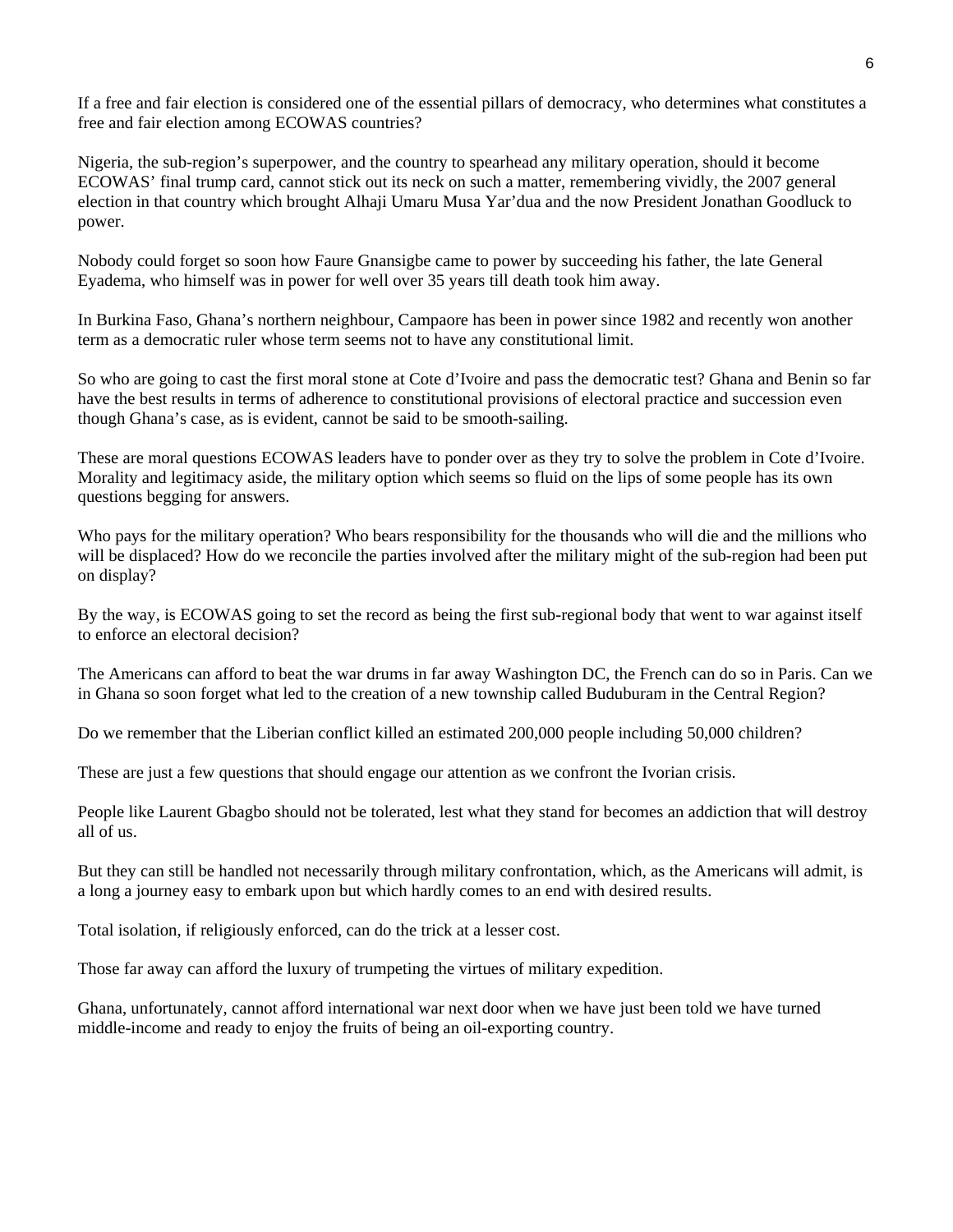## Hirondelle News Agency

Tuesday, 11 January 2011

## **Trial of Jean-Pierre Bemba resumes**

Jean-Pierre Bemba's trial resumed today before the International Criminal Court (ICC) with the hearing of the fourth prosecution's witness. The Congolese senator is charged with crimes against humanity and war crimes, notably for his command responsibility in rapes, murders and pillaging perpetrated by his militia in Central African Republic (CAR) between October 26, 2002 and March 15, 2003.

Testifying anonymously for security reasons, the fourth witness was partly heard in camera. She introduced herself as a direct victim of "Banyamulenge", the name given to troops of the Mouvement de Libération du Congo (MLC), Jean-Pierre Bemba's rebellion movement at the time.

She explained to the Court that On October 27, 2007, she was attacked twice by four members of the Banyamulenge militia. Her brother was killed. "Uncles and people from our neighborhood came. They took the corpse which was lying in a pool of blood. I heated water to wash it. I gave one of my loincloth", she remembered. Her brother was then buried at PK12, an area in the outskirts of Bangui.

She then testified in camera about her sexual aggression by militiamen.

When she came back to the stand, the witness explained how pillaging occurred : "They came into houses" and said, "Give your money, give your money and we won't kill you".

On November 22, 2010, the trial of Jean-Pierre Bemba commenced before Trial Chamber III at the ICC. However, it was suspended on December 7. Since then, a decision from the judges allowed more victims to be part of the proceedings. They are now 1,312 to be represented by two defence lawyers.

On December 17, the Court rejected a request from the accused to be bailed out. However, according to Congolese media, Jean-Pierre Bemba was given the authorization to attend his step-mother funerals in Waterloo (Belgium) on January 11.

Jean-Pierre Bemba was arrested in Belgium on May 24, 2008. His trial continues on Wednesday.

## SM/GF

© Hirondelle News Agency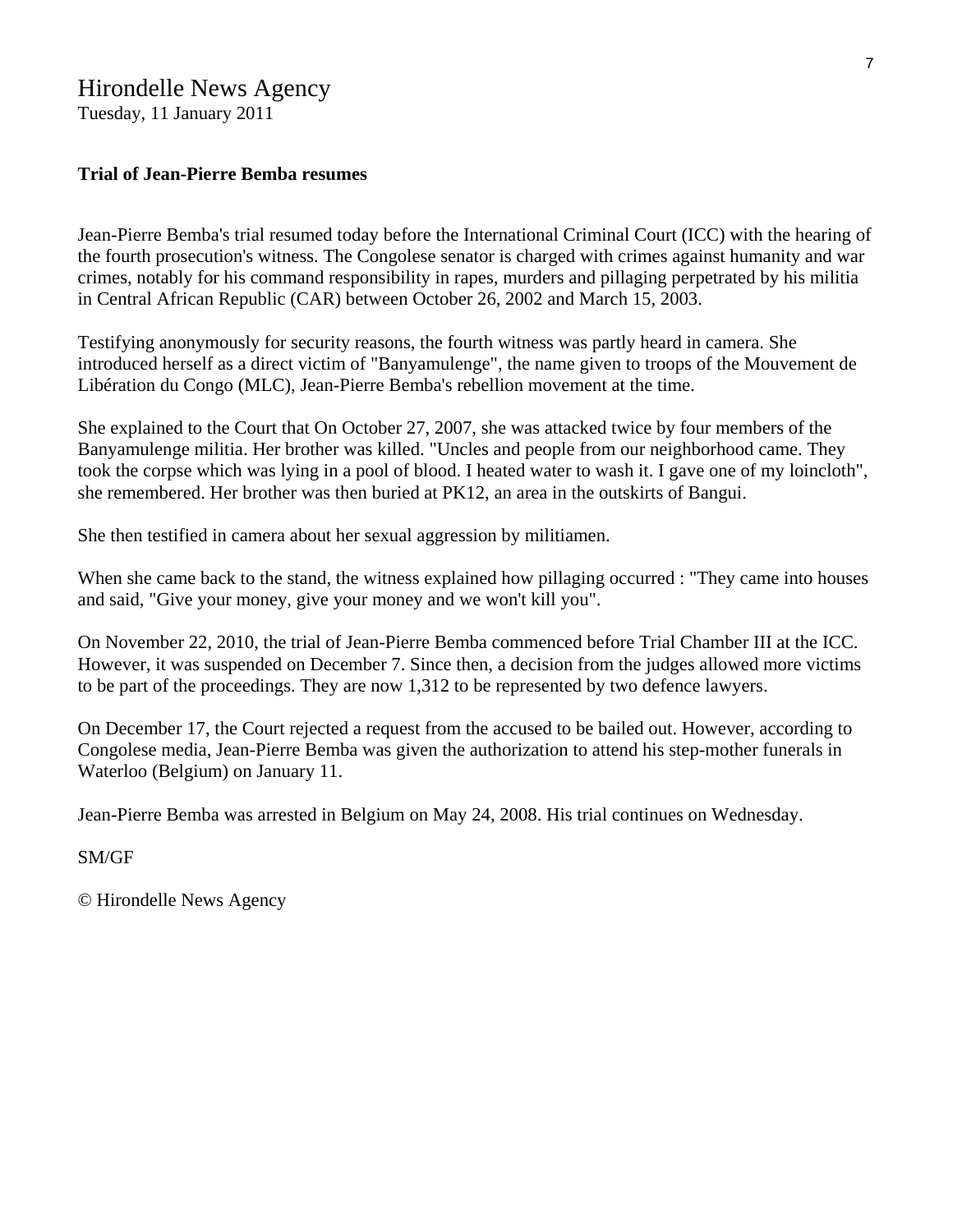Tuesday, 11 December 2011

## **Former MRND president to testify on his own defence next Monday**

The International Criminal Tribunal for Rwanda (ICTR) Tuesday adjourned defence hearing for Mathieu Ngirumpatse, former President of ruling party in 1994 (MRND), to January 17, when the defendant will start testifying on his own defence.

Ngirumpatse takes the floor because his counsel could not be able to secure first the testimony of witness code-named BU who was to testify through video link. The defendant's co-counsel, Frederic Weyl, told the Trial Chamber that the other remaining witness was not reliable and could also testify under similar condition.

The Chamber said it was taking measures, including compelling the state concerned to ensure the witness whose evidence would be received through video link testifies.

The defence request for adjournment was granted to next Monday after taking into consideration circumstances and the suggestion by the defendant's lead counsel Chantal Hounkpatin (not in court) that she would prefer the accused to start his evidence under her direct examination.

Before the adjournment, two defence witnesses, Malien Habyarimana, former Director General of Technical Coordination with Transport and Communications Ministry and Innocent Nzabona, former official with the Rwandan Central Intelligence Services, testified for Ngirumpatse.

Briefly, Habyarimana refuted the prosecution's claim that illegal aircrafts landed in Kigali between 1993 and 1994 and delivered illicit weapons that were used during the tragedy that struck Rwanda within the period.

In his part, Nzabona decorated the accused, describing him a "Man of God" based on his wisdom with exceptional human quality. "Ngirumpatse to me as far as I know and if journalists were to ask me I would say he is honest and very humble," the witness said.

In the case, Ngirumpatse is charged jointly with former Vice-president of MRND, Edouard Karemera, with genocide and crimes against humanity, mainly for their "command responsibility" in crimes committed in 1994 by members of their party. Both pleaded not guilty to the charges. Karemera has already presented his defence case.

FK/NI/ER/GF

© Hirondelle News Agency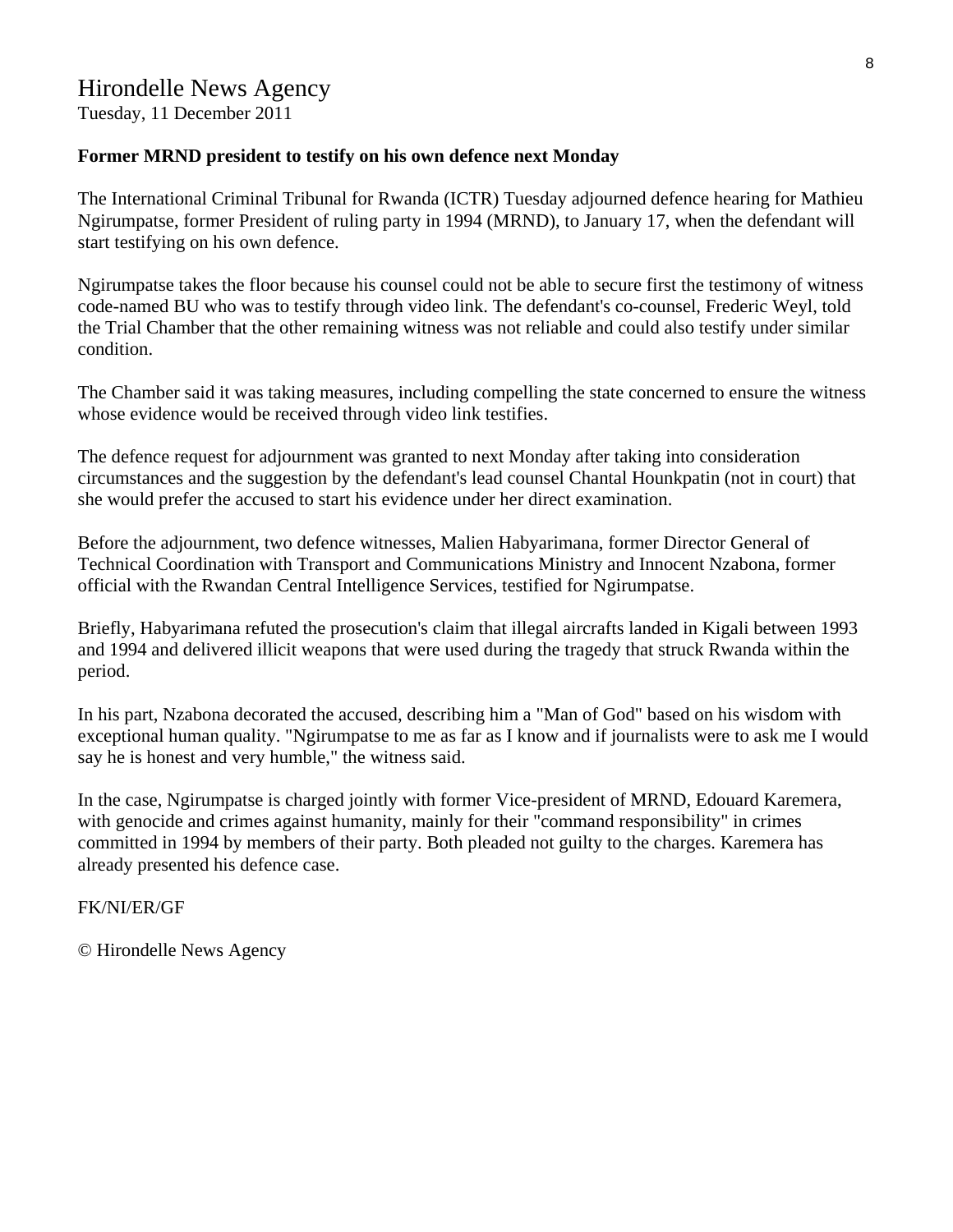Africa Review Thursday, 13 January 2011 http://www.africareview.com/News/-/979180/1088884/-/i6rtxqz/-/



## **Kenya launches anti-ICC offensive across Africa**

*Kenyan Vice-President Kalonzo Musyoka (left) meeting with South African President Jacob Zuma in Pretoria on January 12, 2011*

The Keyan government has launched a continental diplomatic offensive to win backing from Africa Union (AU) members in dissuading the International Criminal Court (ICC) from prosecuting six Kenyans named in connection with the 2007 postelection killings in Kenya.

The government has already dispatched six cabinet ministers, led by Vice-President Kalonzo Musyoka, to various African capitals to solicit support for its position.

The ICC Special Prosecutor Luis Moreno-Ocampo announced last year he would open charges against six top Kenyan officials he implicated in the violence.

They include Deputy Prime Minister Uhuru Kenyatta and head of the civil service Francis Muthaura, who is considered to be the most powerful adviser to President Mwai Kibaki.

## **ODM strongholds**

Also implicated are two former cabinet ministers belonging to the Orange Democratic Movement party (ODM) and who have since been sidelined on unrelated corruption charges, Mr William Ruto and Mr Henry Kosgey.

The ODM was in opposition at the time of the violence and most of the killings were carried out in its strongholds. Subsequent peace efforts spearheaded by former UN Secretary-General Kofi Annan brought the ODM party into a coalition with Kibaki's Party of National Unity (PNU).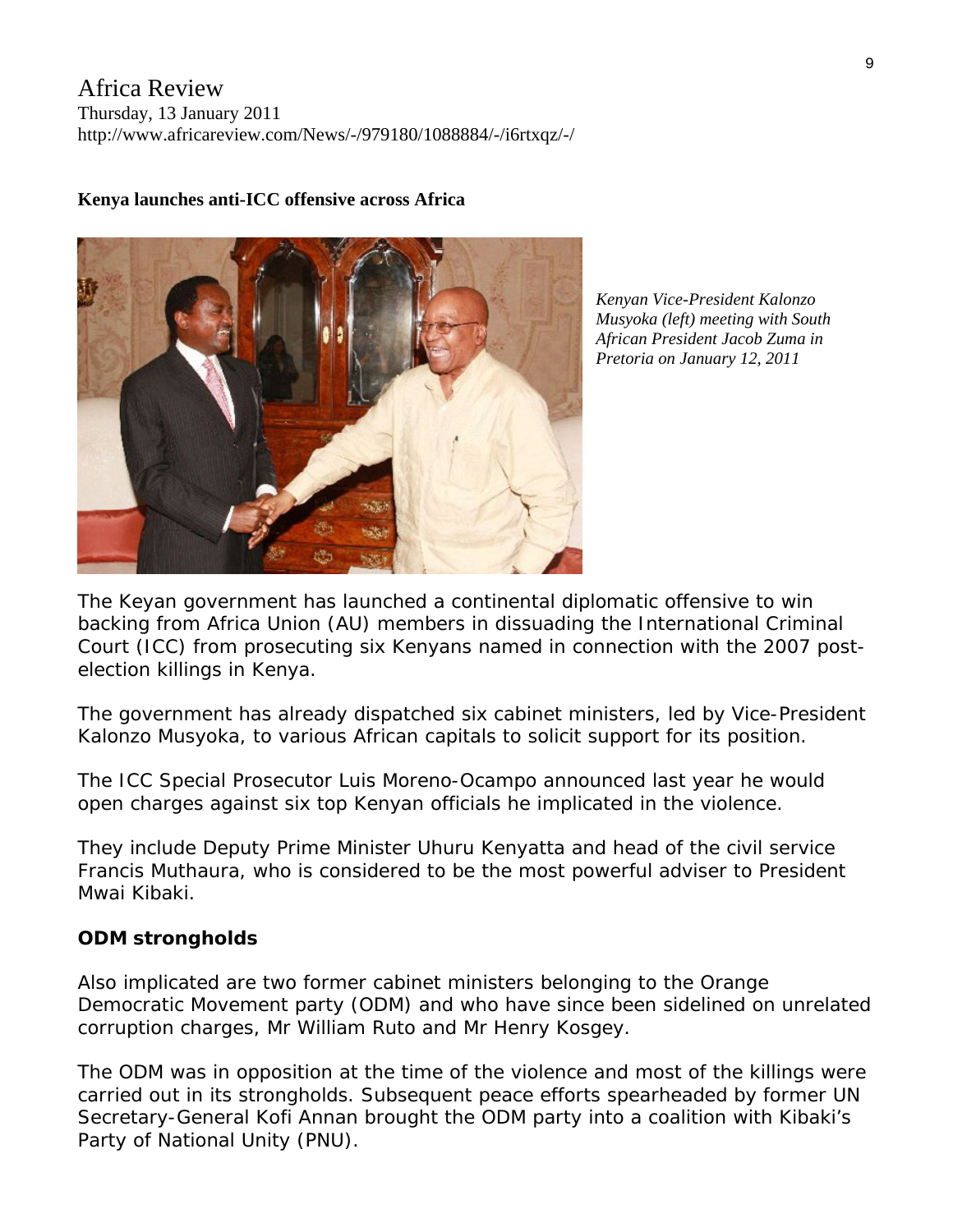There have been conflicting reports over whether Kenya wants the AU to call for a mass African walkout from the ICC or whether her aim is to pressurise the Court to defer the Kenyan cases .

ICC rules require that any such deferral to local courts must be preceded by the establishment in the cited country of a judicial tribunal that meets international standards of independence and seriousness.

The Kenyan authorities have previously been ambivalent in setting up such a tribunal, but that was until the ICC moved to take over the cases last year.

## **Judicial vetting**

In reaction, the Kenyans are now scrambling to convince the ICC that they will set up a special division within the Judiciary to specifically try the post-election violence cases.

A long-delayed clean-up of the Judiciary involving the appointment of a new chief justice and the vetting of new judges is now underway.

The apparent aim is display this "reforms" to the world before the ICC's Pre-Trial chamber rules, possibly in March, on whether the Kenyan cases should formally go on trial.

On Wednesday, Vice-President Musyoka met with South African President Jacob Zuma and was due to fly to Malawi and Uganda for talks with Presidents Bingu wa Mutharika and Yoweri Museveni.

Kenya is also sending high-level emissaries Botswana, Lesotho, Zimbabwe, Djibouti, Ghana and Nigeria.

The visits come ahead of the AU summit in Addis Ababa on January 29.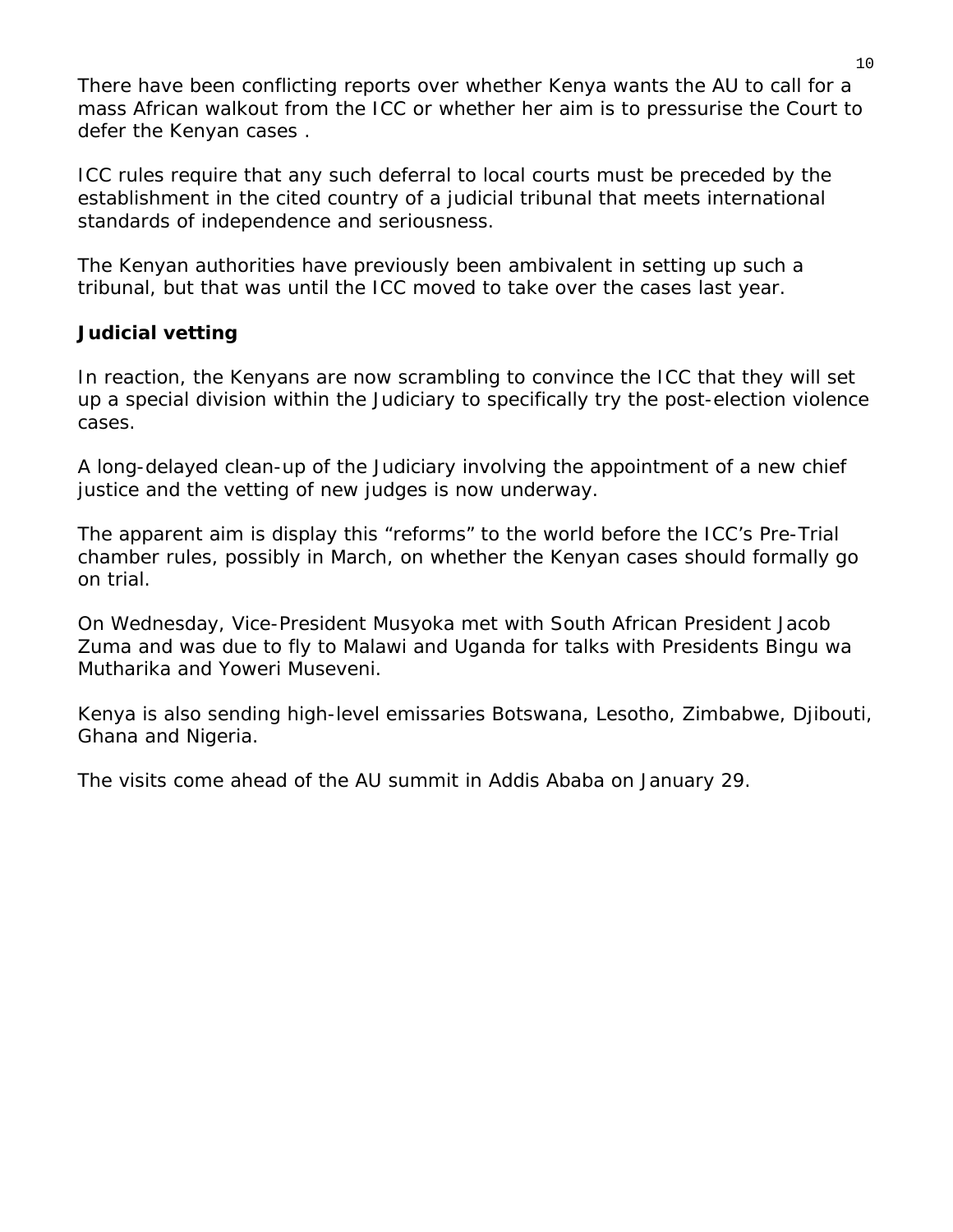Thursday, 13 January 2011

## **MPs say Bill for withdrawal from ICC ready**

## By beauttah omanga

Five MPs have said a Bill to facilitate withdrawal of Kenya from the International Criminal Court (ICC) was ready and will be tabled immediately Parliament resumes.

"We have decided to table the Bill as soon as the House reopens next week. The Bill is ready and we have the numbers to make sure it sails through," said Assistant Minister Aden Duale. Speaking during a oneday forum that brought together members of various NGOs, top lawyers, representatives from Rwanda, Somali, Sudan, ICC prosecution experts Steve Morris and author David Hoile, the MPs said Parliament was supreme and as soon as the Bill goes through, the country will have no basis of letting her citizens appear at the ICC.

Other MPs who attended the forum included Isaac Ruto, Zakayo Cheruiyot, Joseph Keter and Dr Julius Kones. Lawyer Kibe Muigai concurred with Ruto that Justice Philip Waki who chaired the Post Election Violence Commission committed 'treason by recommending to a foreign authority that Kenyans be tried outside the country.

## **Capital offence**

"I am convinced that after reading what constitutes treason, Justice Waki committed the capital offence by seeking to oust the country's Constitution and the judicial system by recommending that Kenyans be tried outside the country," said Ruto.

He said President Kibaki and Prime Minister Raila Odinga would in future be accused of treason if they sat back and let Kenyans be tried in a foreign land. Both Morris and Hoile said Kenya should withdraw from the ICC saying history would judge the country's leadership harshly in case the Ocampo Six went to The Hague.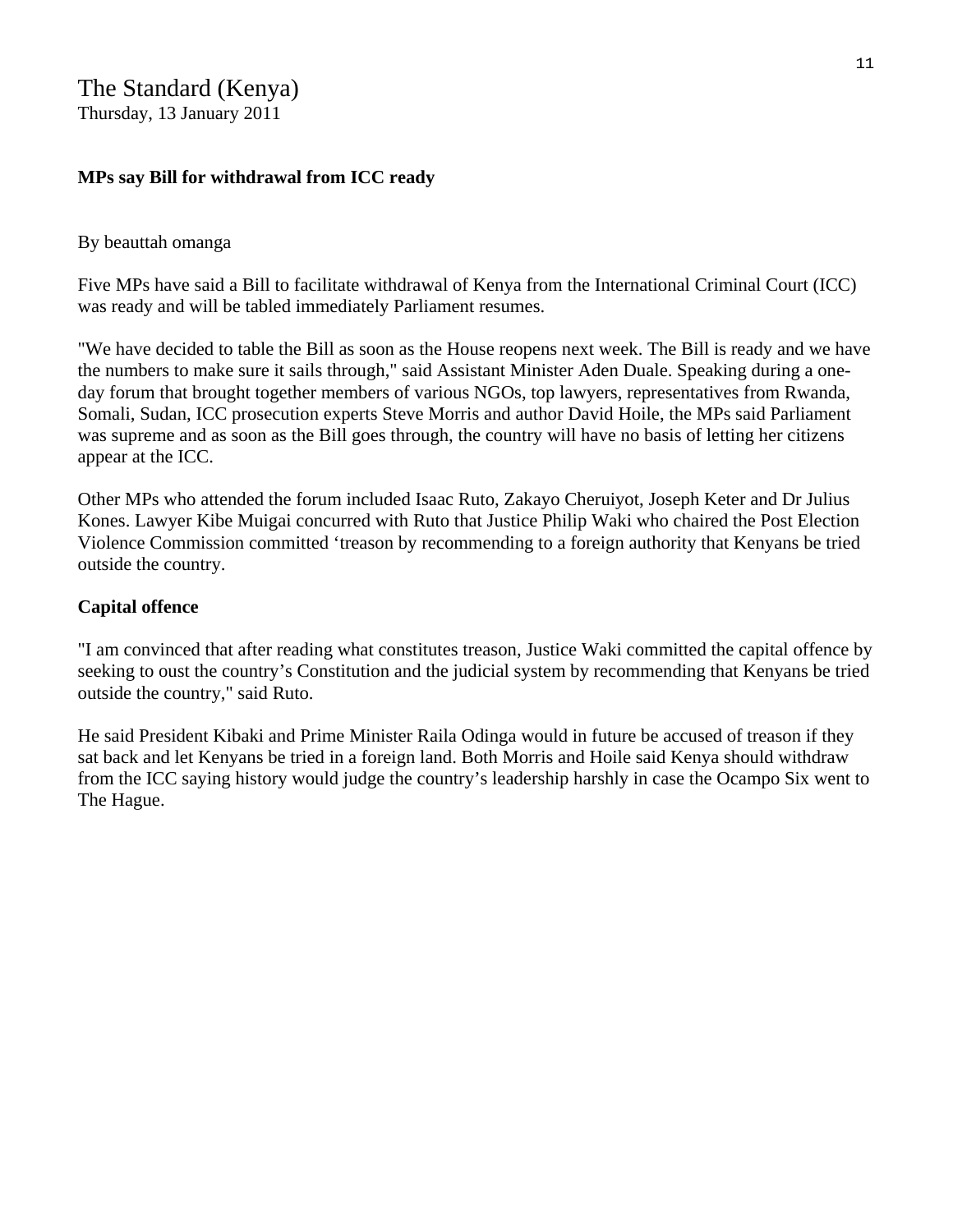# Radio Netherlands Worldwide

Tuesday, 11 January 2011

#### **Congolese former rebel's case postponed in Rwanda**

By [Thijs Bouwknegt](http://www.rnw.nl/international-justice/users/thijs-bouwknegt) ([RNW\)](http://www.internationaljustice.nl/)



*Kigali, Rwanda* 

Laurent Nkunda's fate has been unclear ever since his arrest two years ago and there is no progress so far in his trial. His lawyer said a Rwandan military court on Monday postponed the hearing of a plea to free the former Congolese rebel chief.

"The clerk's office decided to postpone the hearing sine die because the judge (General Steven Karyango) has been suspended," Aime Bokanga, a lawyer for Nkunda, told AFP.

"We're waiting for a new judge to be appointed. Under Rwandan law he needs to be a general because the person we have brought proceedings against is a general," the lawyer said.

This latest postponement is the fourth since the case was sent to the military courts.

Nkunda's lawyers say General James Kabarebe, former Rwandan army chief of staff who was appointed defence minister in April, is responsible for the "arrest and illegal detention" of their client. In March Rwanda's supreme court ruled that given Kabarebe's military status, it was not competent to hear the plea.

#### **CNDP**

Before the former Congolese rebel leader was put under house arrest in Rwanda two years ago, Nkunda led a force of an estimated 4,500 men called the National Congress for the Defence of the People (CNDP). The group purported to protect minority Tutsis in Congo's eastern Kivu provinces but the United Nations and human rights groups say it has uprooted hundreds of thousands people.

The former general ruled his own 'mountain state' from his villa in Kitchanga in North Kivu. Nkunda raised road tolls, taxes on the sale of timber, coltan, gold and other natural treasures. But his small empire collapsed following the restoration of relations between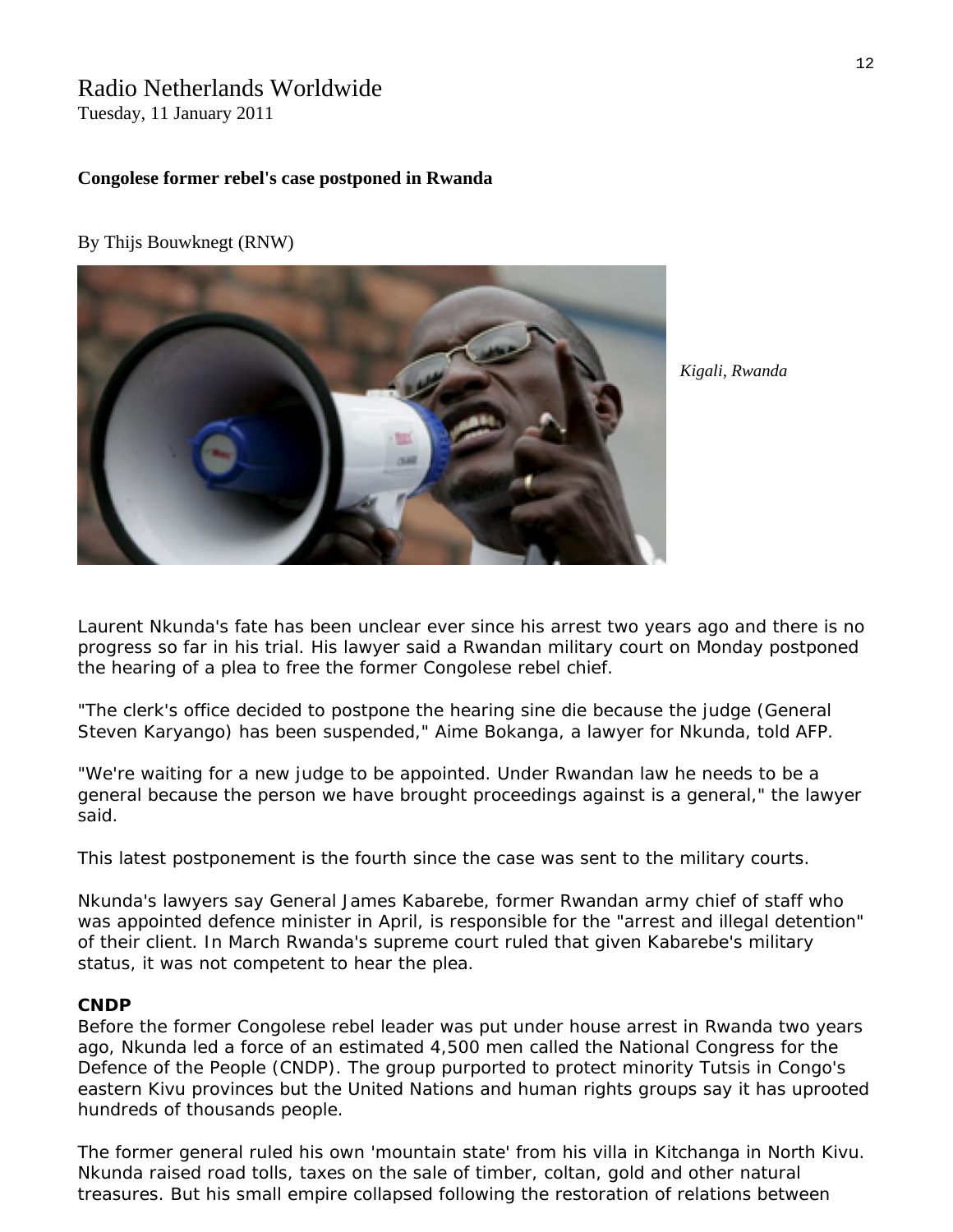Rwanda and the DRC after two wars and years of trading allegations of aiding each other's rebels.

Nkunda's arrest in January 2009 was key to a deal between the Great Lakes neighbours to end the region's conflicts and ultimately to crush Hutu rebels. Rwandan and Congolese soldiers - including Nkunda's former men - then jointly turned their guns on the Democratic Forces for the Liberation of Rwanda (FDLR), a splinter group of Rwanda's former Interahamwe militia.

## **Rwanda connection**

Laurent Nkunda Batware's life is intertwined with the history of the Tutsi in Rwanda and Congo. Nkunda was born in Congo as one of the sons of thousands of Tutsi's who fled Rwanda's ethnic persecutions in the 1960's. He studied psychology and was a school teacher before he took up arms. In 1993 he joined the Rwandan Patriotic Front's (RPF)rebellion against the Hutu regime in Rwanda. After the 1994 genocide, Nkunda was among the fighters who invaded Congo to rout Hutu extremists.

Nkunda stayed in Congo. He fought along with Laurent Kabila's rebels who overthrew Mobutu Sese Seko in 1997 but shifted sides to a Rwandan-backed militia - the Congolese Rally for Democracy (RCD)- during the country's back-to-back civil wars. He turned down a promotion to 'Général major' in the Congolese army (FARDC) because he believed it supported Hutu rebels. He then retreated with hundreds of his former troops to the forests of Masisi in North Kivu where he was said to have been protecting Congolese Tutsis from genocide.

#### **Atrocities**

Although Nkunda fought in both the Rwandan and Congolese conflicts, he first came to widespread notice when he led the brutal repression of an attempted mutiny in Kisangani in 2002, where more than 160 civilians were summarily executed. Two years later, he captured Bukavu, the capital of South-Kivu, where his men allegedly went on a killing spree, torturing and raping civilians. Human Rights Watch also reported that Nkunda's forces killed at least 150 people in Kiwanja in late 2008.

Kinshasa issued an arrest warrant for Nkunda in September 2005, charging him with desertion and war crimes.

The International Criminal Court (ICC) in The Hague has not publicly indicted Nkunda, but has opened investigations into the actions of his militia as the UN has accused his CNDP of serious human rights abuses, including sexual violence and recruitment of child soldiers during his five-year rebellion in eastern Congo.

The CNDP's current leader, Bosco Ntaganda, has been promoted to general in the Congolese army while he is wanted by the ICC for war crimes and crimes against humanity committed in Ituri.